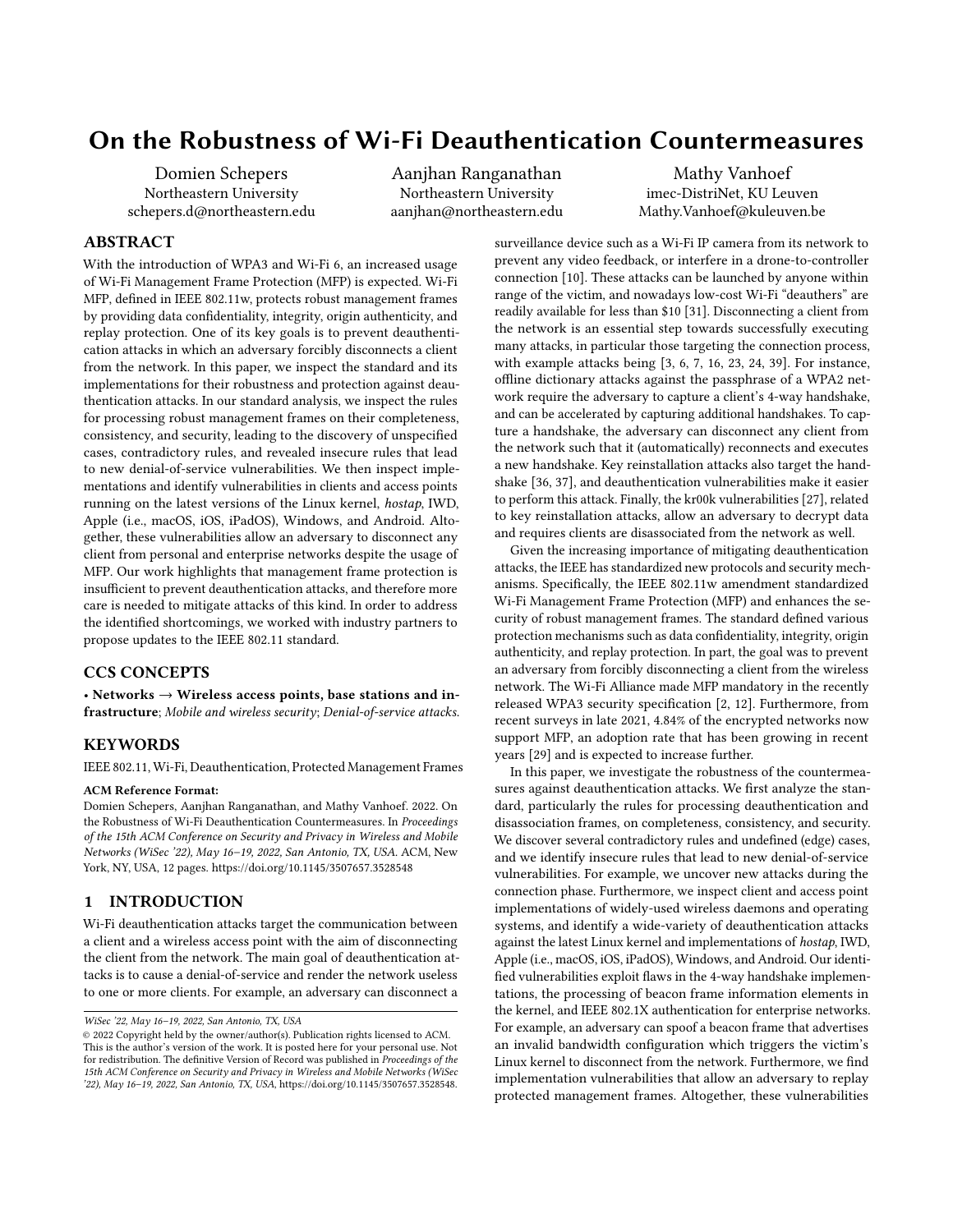WiSec '22, May 16-19, 2022, San Antonio, TX, USA Domien Schepers, Aanjhan Ranganathan, and Mathy Vanhoef

<span id="page-1-0"></span>

Figure 1: Classic deauthentication attack where an adversary spoofs a deauthentication frame from client to access point.

allow an adversary to disconnect any client from the network despite using MFP and are successful against personal and enterprise network configurations.

Our work highlights that management frame protection is insufficient to prevent deauthentication attacks, and therefore more care is needed to mitigate attacks of this kind. For example, our attacks exploiting unprotected beacon frames highlight the need for beacon frame protection as presented in [\[32\]](#page-10-15). Based on our findings, we collaborated with industry partners to propose updates to the standard, which have been presented at IEEE 802.11 meetings and will hopefully be adopted in future releases of the standard. Finally, we are making responsible disclosures to all affected vendors.

## 2 BACKGROUND

In this section, we present the classic deauthentication attack and the defenses offered by Wi-Fi Management Frame Protection (MFP).

#### 2.1 Wi-Fi Deauthentication

Deauthentication attacks have existed since the early days of Wi-Fi. In a deauthentication attack, an adversary aims to disconnect a client from the network with the goal of disrupting the service or causing a persisting denial-of-service attack, rendering the network useless to any or all of its clients. Most commonly, the adversary leverages standardized deauthentication frames. A client typically sends these frames to indicate it is leaving the network. An access point can also transmit these frames when it is shutting down, or an error occurs. Unfortunately, an adversary can spoof the client or infrastructure and trivially inject deauthentication frames into the network, succesfully disconnecting the client from the network.

In Figure [1,](#page-1-0) we present the classic deauthentication attack in which an adversary spoofs a deauthentication frame from the client to the access point. In this attack, the client is not aware of its deauthentication until it sends a Class-2 (e.g., association management) or Class-3 (e.g., data) frame and the access points respond with a deauthentication frame (i.e., since the client was disconnected, its frames are no longer accepted). Similarly, the adversary can spoof a deauthentication frame from the access point towards the client station, resulting in its immediate disconnection from the network.

#### <span id="page-1-2"></span>2.2 Management Frame Protection

Management Frame Protection (MFP), also called Wi-Fi Protected Management Frames (PMF), is defined in the IEEE 802.11w amendment and incorporated in the 2012 revision of the IEEE 802.11 base standard [\[17\]](#page-10-16). The standard provides protection mechanisms for management frames, including data confidentiality, integrity, origin authenticity, and replay protection. These protection mechanisms aim to increase the management frames' security and provide defense mechanisms against various known attacks that abuse management frames. For example, due to the protected deauthentication and disassociation frames, they prevent deauthentication attacks. Stations that have implemented the standard can indicate whether they are capable of using MFP, or whether they strictly require its usage. When a client station requires MFP, it will only establish a connection with APs that advertise its support. Similarly, APs will reject non-capable clients when their usage is mandatory.

2.2.1 Requirement in Certifications and Support. In recent years, the Wi-Fi Alliance required newly certified devices to support MFP and made its usage mandatory in modern network configurations such as WPA3 [\[2,](#page-10-12) [12\]](#page-10-13). To date, vendors such as Apple, Microsoft, Google, and the Linux kernel and various drivers such as Qualcomm (Atheros), Broadcom, and Intel support MFP. However, not all vendors and operating systems have yet implemented support; for example, to date, there is no support for MFP in FreeBSD and Linux drivers such as Realtek. From recent surveys in October and December 2021, 4.84% of encrypted networks supported MFP [\[29\]](#page-10-14). Interestingly, merely 0.01% of encrypted networks made its usage mandatory (i.e., MFP Capable and Required), a notable observation since its usage became mandatory in modern specifications such as WPA3. While its mandatory usage remains low, for example, due to the desire for backward compatibility, its general adoption rate is steadily growing over time. It is expected to grow even further with the adoption of WPA3 and Wi-Fi 6 [\[29\]](#page-10-14).

<span id="page-1-1"></span>2.2.2 Protection of Robust Management Frames. The robust management frames represent a subset of management frames that MFP can protect. The frames include robust action frames (e.g., spectrum management actions) and (re)association and (de)authentication frames. Notably, this excludes management frames such as beacons. The standard specifies operations for protecting both unicast and multicast (i.e., group-addressed) management frames. The standard protects against eavesdropping and forging for unicast management frames using the Counter Mode CBC-MAC Protocol (CCMP). Specifically, unicast frames are encrypted and authenticated using the Pairwise Transient Key (PTK) once this key is negotiated and installed for use. The standard also protects against forging using the Broadcast/Multicast Integrity Protocol (BIP) for multicast management frames. Specifically, multicast frames are authenticated but not encrypted using the Integrity Group Temporal Key (IGTK) once this key is installed. To support the protection mechanisms for unicast frames, the Robust Security Network Association (RSNA) PTK establishment needs to be completed. Similarly, the IGTK has to be delivered to support the protection of multicast frames.

2.2.3 Security Association. The Security Association (SA) is a set of policies and keys used to protect the information in a connection and stored by each association party. When MFP is enabled, the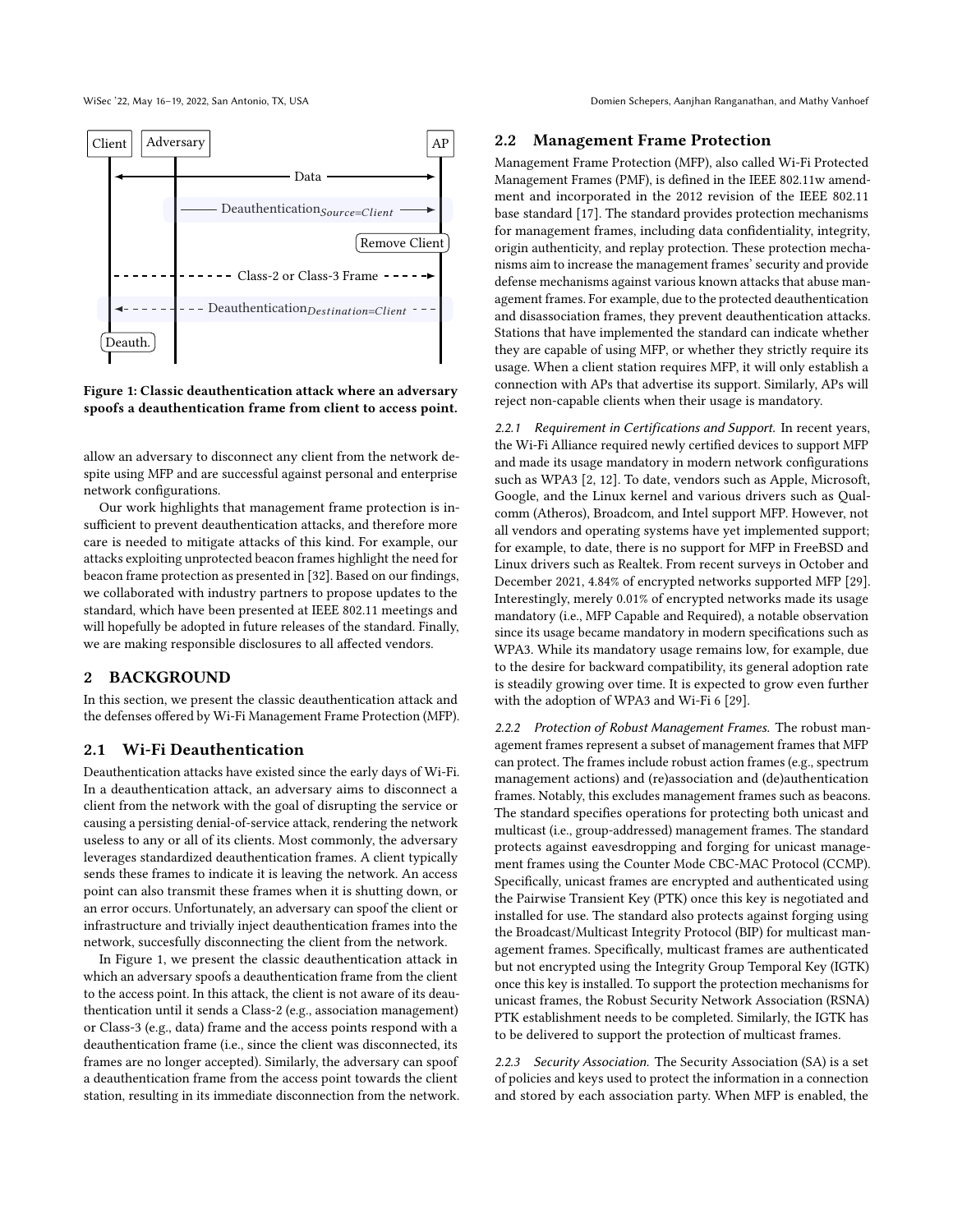security association is used to protect against forged (re)association frames, i.e., when a station has a valid security association, then (re)association requests will be temporarily rejected by the access point. Instead, the access point will initiate a SA Query procedure to determine the validity of the original SA. The procedure consists of a protected query and response between the stations, if completed successfully, verifies the SA is still valid, and the (re)association requests can be safely discarded.

#### <span id="page-2-1"></span>3 ANALYSIS OF IEEE 802.11 MFP RULES

In this section, we study the rules in the IEEE 802.11 standard that specify how to handle deauthentication and disassociation frames in the context of MFP. This reveals undefined scenarios, uncovers contradictory rules, and reveals flaws in the standard that lead to Denial-of-Service (DoS) vulnerabilities. We practically verify all discovered vulnerabilities against the hostap daemon (Version 2.10).

# <span id="page-2-0"></span>3.1 Methodology and Overview

The latest version of the IEEE 802.11 standard centralizes most rules on how to handle (unexpected) deauthentication and disassociation frames in a single section [\[18,](#page-10-17) §12.6.19]. For ease of reference, these rules are listed and numbered in Appendix [A,](#page-10-18) so that we can refer to a specific rule in the standard using the notation *rule*  $(n)$ .

3.1.1 Threat model. We analyze the security of these rules in the context of an adversary within radio range of a victim. The victim can either be a client or an access point. We assume the adversary does not possess the credentials of the network. The adversary can spoof plaintext frames and can selectively block selected frames. Furthermore, the adversary can send a protected deauthentication or disassociation frame with an invalid authentication tag (Section [2.2.2\)](#page-1-1). Sending such frames with a valid authentication tag is impossible because the adversary does not possess the correct keys.

3.1.2 Methodology. To study the completeness of the rules, i.e., whether all cases are defined, and to analyze their security, we created a table to summarize all rules in the standard (see Table [1\)](#page-3-0). We focus on the handling of deauthentication and dissociation frames, since improperly handling those leads to DoS vulnerabilities. Because the rules in the standard do not treat clients and APs separately, we also do not explicitly differentiate their behavior. With this in mind, the last four columns in Table [1](#page-3-0) contain the behavior of the station as specified in the standard. This behavior depends on the frame's destination address (first column), whether the corresponding PTK or IGTK has been installed (second column), whether the frame is protected (third column), and is dependent on the MFP support of the station and its peer (last four columns). Note that a station will possess the PTK once connected to a protected network, even if the station or peer does not support MFP. In contrast, a device will only possess the IGTK if it supports MFP. In the last four columns, station refers to the device whose receive and transmit behavior is described in the table, and peer refers to the client or AP that is connected to this station. The station's behavior depends on the MFP support of both the station and the peer, leading to the following four cases:

• Required: the station requires MFP support. This implies that the link between the station and peer always uses MFP.

- Both capable: the station supports MFP but does not require it. The peer supports or requires MFP, meaning MFP is used.
- Peer not capable: the station supports MFP but does not require it. The peer does not support MFP, meaning MFP is not used between the station and peer.
- Station not capable: the station does not support MFP. This means MFP is not used even though the peer might support (but not require) MFP.

Combined, this results in a complex landscape where many factors influence how a station handles deauthentication and disassociation frames. We also remark that the transmit behavior is not always explicitly defined in the standard but in some cases can be derived from the reception rules. In particular, when the standard specifies that a station should discard a frame, it also implies the peer should not transmit such frames. The resulting overview in Table [1](#page-3-0) highlights that several cases are left undefined by the standard (marked with a dagger † symbol), meaning it is unclear how a station should behave in those cases, and that the behavior in some cases leads to DoS vulnerabilities. In the next sections, we will discuss these cases in detail. Where applicable, we also confirm attacks in practice. This is done against Linux's open source hostap daemon (Version 2.10).

#### 3.2 Handling Unicast Frames

In this section, we study how stations handle unicast frames; that is, we discuss the rules as presented in the first four rows of Table [1.](#page-3-0)

3.2.1 Unprotected frames during handshake. The first row in Table [1](#page-3-0) describes the behavior of stations when an unprotected unicast deauthentication or disassociation is received before the PTK has been installed. In the current standard, both rule [\(3\)](#page-11-1) and [\(4\)](#page-11-2) state:

"The receiver shall process unprotected individually addressed Disassociation and Deauthentication frames before the PTK and IGTK are installed."

This leads to a denial-of-service attack while connecting to the network, even when MFP is in use. An adversary can trivially inject deauthentication or disassociation frames to abort the handshake. To prevent such an attack, a station should not immediately disconnect when a deauthentication or disassociation frame is received while connecting. Instead, we recommend that the receiver starts a timer on the reception of such a frame. The station can disconnect when there is no handshake progress before the timer expires. If the handshake does progress, i.e., the next frame is received, this timer is stopped, meaning the unprotected deauthentication or disassociation frame is effectively ignored.

We verified the attack against the latest hostap daemon and implemented our defense on top of it. Note we publish our proof-ofconcept attack and defense as described in Section [5.1.4.](#page-8-0) Specifically, we extended the access point to start a timer when a deauthentication frame is received. When the timer expires, the deauthentication frame is processed as usual. On reception of an EAPoL frame, the timer is stopped, that is, the deauthentication frame is effectively ignored. We confirmed that spoofing deauthentication frames while the victim is connecting no longer results in a DoS. Our defense works when MFP is used and even when the network does not support MFP. Note that a similar defense can also be implemented by the client.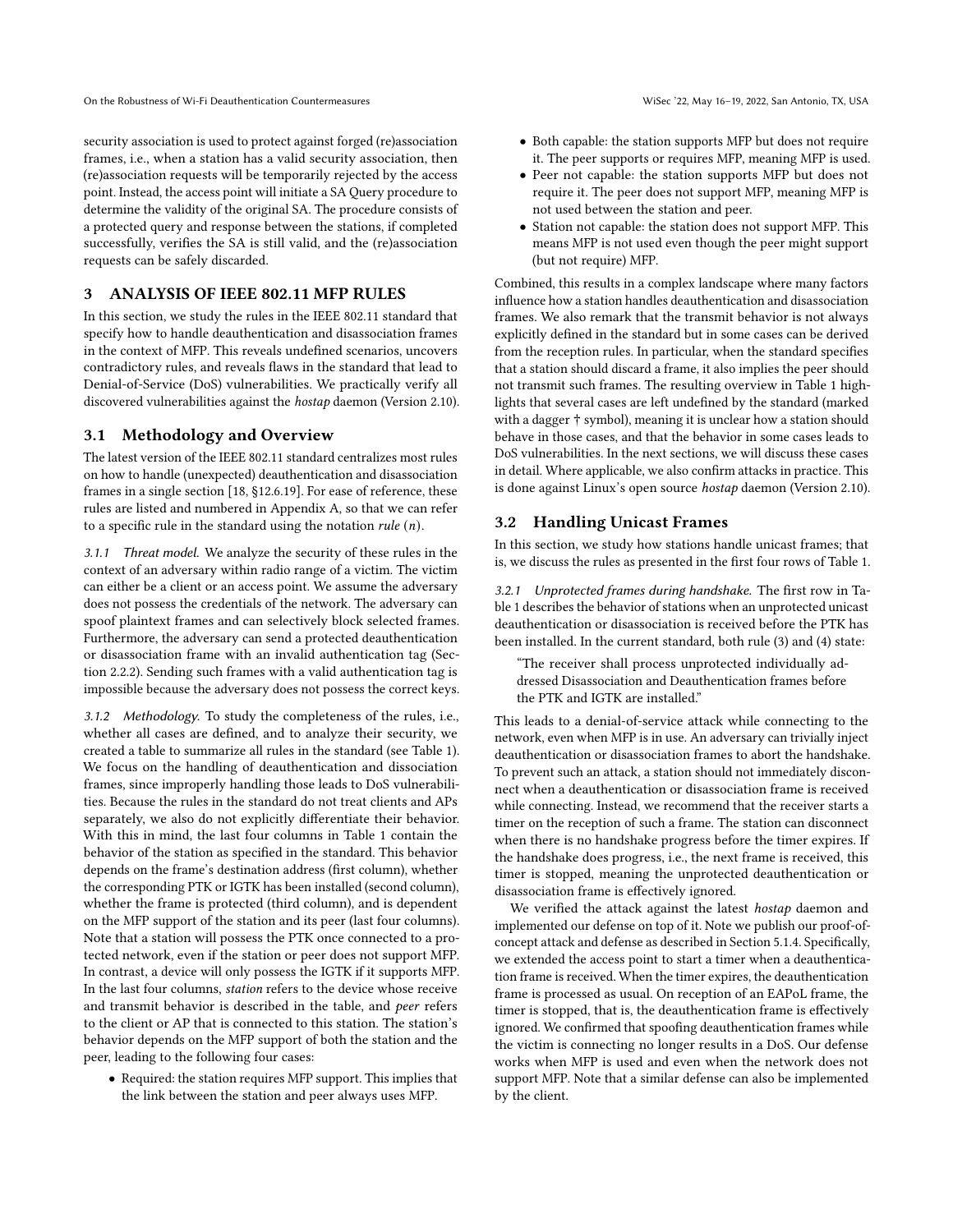<span id="page-3-0"></span>Table 1: Handling of deauthentication and disassocation frames using MFP, according to the IEEE 802.11 standard (Section [3.1\)](#page-2-0). The first three columns indicate the receiver address, whether the station has the PTK or IGTK, and whether the frame is protected. The next four columns specify the behavior of the station depending on its MFP support, i.e., whether the station will accept (rx), transmit (tx), discard the frame, or initiate a SA Query procedure. For each behaviour the matching rule in the standard is included between parenthesis (see Appendix [A\)](#page-10-18).

|          |               |           | <b>MFP</b> Support    |              |                   |                            |  |  |  |  |
|----------|---------------|-----------|-----------------------|--------------|-------------------|----------------------------|--|--|--|--|
| Receiver | Key Available | Protected | Required              | Both Capable | Peer Not Capable  | <b>Station Not Capable</b> |  |  |  |  |
| Unicast  | No            | No        | rx(4)                 | rx(3)        | tx/rx(2)          | tx/rx(1)                   |  |  |  |  |
|          |               | Yes       | discard $\ddagger$    | rx(3)        | discard(2)        | discard(1)                 |  |  |  |  |
|          | Yes (PTK)     | No        | SA Query <sup>T</sup> | discard(3)   | tx/rx(2)          | tx/rx(1)                   |  |  |  |  |
|          |               | Yes       | $tx/rx$ <sup>†</sup>  | tx/rx(3)     | discard(2)        | discard(1)                 |  |  |  |  |
| Group    | No            | No        | discard $(5)(6)$      | discard(5)   | $rx^{\dagger}$    | tx/rx(7)                   |  |  |  |  |
|          |               | Yes       | discard $(5)(6)$      | discard(5)   | discard $\bar{1}$ | rx(7)                      |  |  |  |  |
|          | Yes (IGTK)    | No        | discard $(5)(6)$      | discard(5)   | discard $\dagger$ |                            |  |  |  |  |
|          |               | Yes       | $tx/rx$ <sup>†</sup>  | tx/rx        | $tx^{\dagger}$    |                            |  |  |  |  |

Legend: Vulnerable cases are highlighted in red. Undefined cases are marked with a dagger (†) and given their secure behavior.

3.2.2 Protected frames during handshake. The second row in Table [1](#page-3-0) describes how a station should react when a unicast protected frame is received during the handshake, i.e. when no PTK has yet been installed. This can occur when the client has already sent the last 4-way handshake message and installed the PTK, but the AP has not yet received this message. Additionally, as mentioned in our threat model, an adversary can send a protected frame with an invalid authentication tag. A first observation is that in this scenario, the standard does not specify how to handle protected deauthentication or disassociation frames when the network requires MFP (see the second row, column four). The secure behavior is to discard them. When both stations are MFP-capable, but MFP is not required, rule [\(3\)](#page-11-1) applies, which in simplified terms states:

"A STA [that is MFP-capable but does not require MFP] shall transmit and receive protected individually addressed robust Management frames to and from any associated STA that [is MFP-capable]."

Recall that deauthentication and association frames are robust management frames. This rule is not conditional on installing the PTK, making it unclear how this frame should be handled when no PTK is installed. Analogous to rule [\(7\)](#page-11-5) we can assume that an implementation might then ignore the protection and not verify the authentication tag but still process the frame. This leads to a DoS vulnerability while the client is connecting, where the adversary can inject deauthentication or disassociation frames with an invalid authentication tag.

<span id="page-3-2"></span>3.2.3 Incomplete handshake DoS. Inspired by the previous two DoS vulnerabilities during the connection process, we further analyzed the handshake and discovered a new DoS attack against the 4-way handshake. This attack is illustrated in Figure [2,](#page-3-1) where the adversary blocks the initial message 4 from arriving at the AP. As a result, the AP will eventually retransmit message 3. However, the handshake is completed from the client's perspective, so the client will install the PTK. This means the client will drop unprotected

<span id="page-3-1"></span>

Figure 2: Blocking the 4th message in the 4-way handshake causes a retransmission of the 3rd message. Since the frame is in plaintext it is discarded, resulting in a denial-of-service.

data frames, ignoring the retransmitted message 3 because it is transported in a plaintext data frame. Eventually, this will cause the handshake to timeout, resulting in a denial-of-service attack. We confirmed this attack in practice against the latest hostap daemon. This vulnerability is especially problematic in modern networks, where clients more often roam between various APs and hence more often need to execute the 4-way handshake.

Further complicating the situation is that the 4-way handshake may also be performed to refresh the PTK. When that is done, the 4-way handshake messages are protected using the current PTK. This implies that when message 4 is lost, the AP will retransmit message 3 under the old PTK while the client is using the new PTK. Again, this results in a DoS vulnerability since the client will reject the retransmitted message 3. Although this attack during a rekey can be prevented by relying on the extended key ID for individually addressed frames features [\[18,](#page-10-17) §12.6.21], few devices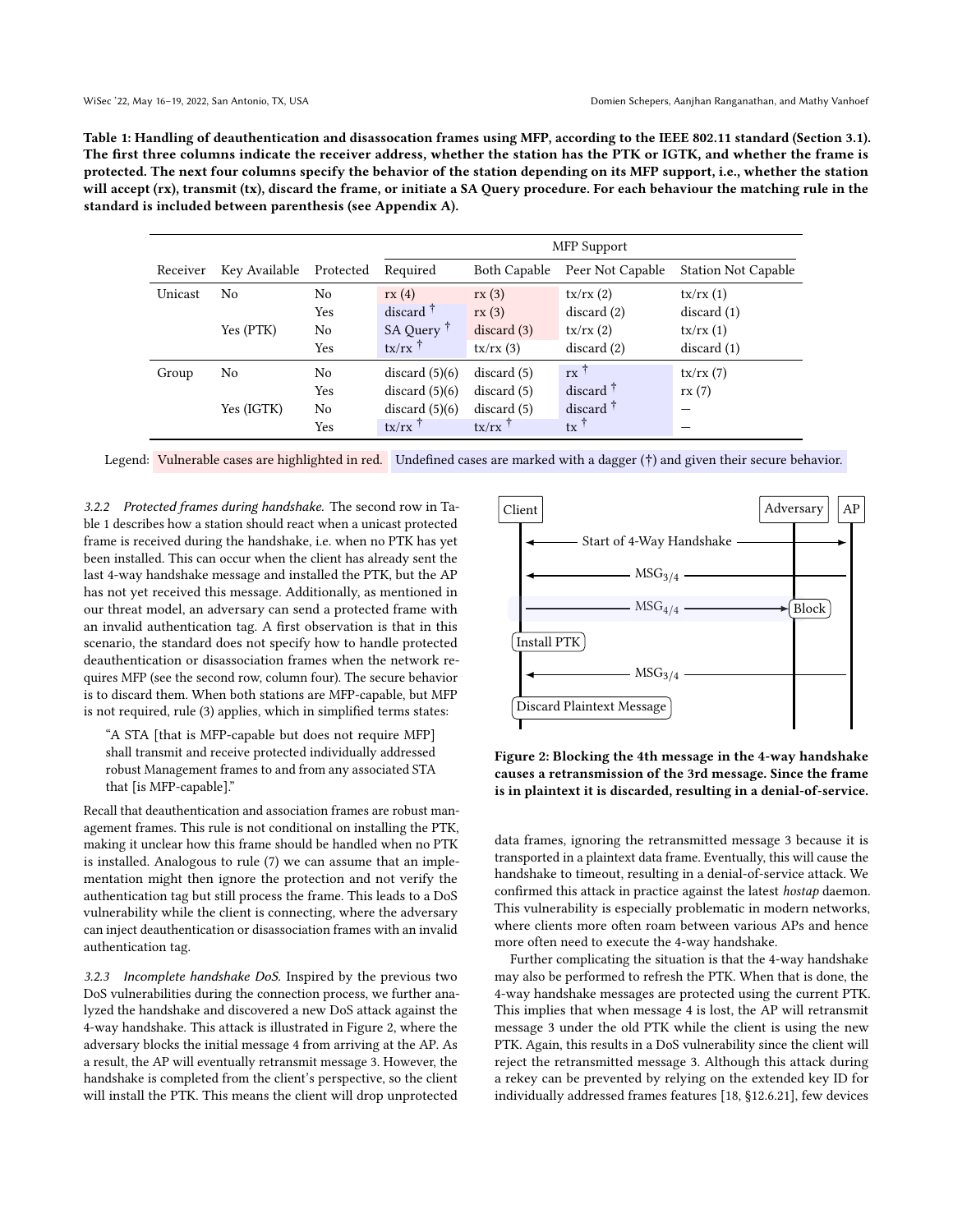support this, and the DoS attack during the initial 4-way handshake would remain possible.

To prevent a blocked or dropped message 4 from causing the initial 4-way handshake to timeout, we recommend that clients accept plaintext handshake frames until the first protected data frame is received. The idea is that once the peer transmitted a protected data frame, it must have completed the handshake, making it safe to no longer accept plaintext handshake frames.

3.2.4 Unprotected frames after handshake. The third row in Table [1](#page-3-0) highlights two issues on how to handle the reception of unicast unprotected deauthentication or disassociation frames when the PTK has been installed. First, when MFP is required, the behavior of a station is undefined. The receiver should initiate a SA Query procedure to verify whether the alleged sender is still responsive to prevent attacks. When MFP is not required, but supported by both stations, rule [\(3\)](#page-11-1) specifics that the deauthentication of the disassociation frame should be discarded. This contradicts other parts of the standard, which state that in this scenario, a SA Query procedure must be initiated to see whether the peer is still responsive [\[18,](#page-10-17) §11.13]. This is necessary to securely detect when the peer lost its keys, for instance, due to reboot, so the peer can smoothly reconnect to negotiate new keys.

3.2.5 Legitimate protected frames. The fourth row of Table [1](#page-3-0) highlights an undefined case when MFP is required (row four, column four). The secure behavior can be derived from context: when both stations have a PTK, they must send and receive protected unicast deauthentication and disassociation frames.

#### 3.3 Handling Group Frames

The last four rows in Table [1](#page-3-0) specify how to handle group-addressed deauthentication and disassociation frames according to the standard. Notice that these frames are discarded, when MFP is required or both stations are capable, and when the IGTK is not yet installed or when the frames are not protected. This situation occurs when connecting to a network and when waking up from Wireless Network Management (WNM) sleep mode, where no IGTK will be installed in both cases. Additionally, a station that is not MFP capable will never possess an IGTK, resulting in two impossible combinations represented using a dash (see the last two rows).

3.3.1 Peer not capable undefined behavior. From Table [1](#page-3-0) we can see that the handling of group-addressed deauthentication or disassociation frames is undefined when the station is MFP capable, but the peer is not. This case is further complicated because the behavior of a station will depend on whether it is acting as a client or AP. To derive the correct and secure behavior in this situation, we focus on infrastructure networks, where we can assume that only an AP will transmit frames with a group receiver address, and clients only process frames with a group receiver address. This allows us to determine when and how group-addressed frames should be transmitted or received:

- When a client is MFP capable but the AP is not, then the client will accept unprotected group-addressed deauthentication or disassociation frames.
- When an AP is MFP capable, it will have generated an IGTK key, and it should transmit group-addressed management

frames using protection, even if some of its clients are not MFP capable. According to the standard this does not introduce issues, because rule [\(7\)](#page-11-5) specifies that a station that does not support MFP, or did not enable it, should ignore the protection on received group-addressed robust management frames and hence treat it as an unauthenticated frame.

In all other cases, group-addressed deauthentication or disassociation frames should be discarded, leading to the listed secure behavior in Table [1](#page-3-0) when the peer is not MFP capable. To avoid possible implementation vulnerabilities, the standard should be updated to define the above behaviors explicitly (see Section [5.2\)](#page-9-0).

3.3.2 Protected group-addressed frames when in possession of an IGTK. The last row in Table [1](#page-3-0) highlights the secure behavior when an IGTK has been installed, which implies that the station and peer support MFP. This behavior is not defined in the standard. In ordinary networks, the secure behavior is to transmit and accept protected group-addressed deauthentication and disassociation frames. Because the IGTK is shared between all network users; opening the possibility of insider attacks (as we will discuss in Section [5.1.3\)](#page-8-1). To prevent insider attacks, the AP can choose to distribute a random IGTK to every client, or clients can ignore protected group-addressed deauthentication or disassociation frames.

## <span id="page-4-1"></span>4 WI-FI MFP IMPLEMENTATION ANALYSIS

In this section, we inspect wireless daemons and operating systems for their implementation of MFP and systematically search for novel deauthentication attacks bypassing the provided countermeasures.

## 4.1 Methodology and Experimental Setup

We first discuss the assumptions of the adversary within our threat model, followed by our research methodology. Next, we present the experimental setup used for our evaluation.

<span id="page-4-0"></span>4.1.1 Threat Model. We consider an adversary with the goal of disconnecting any or all client stations from a network in which the usage of management frame protection is negotiated and enforced. To achieve this, the adversary can target both the client station or access point (i.e., by transmitting frames towards either station, potentially impersonating the other). We assume the adversary has no prior knowledge about the network; the adversary does not know any passphrases or cryptographic keys. Notably, this assumption implies we do not consider any insider threats for our implementation analysis; we discuss this threat in Section [5.1.3.](#page-8-1) Furthermore, the adversary can arbitrarily transmit, eavesdrop, intercept, record, and replay radio signals, as is commonly assumed to assess the security of wireless protocols. The adversary targets its victims solely on the Medium Access Control (MAC) layer and does not leverage any physical-layer techniques (e.g., jamming the channel) to disconnect the client. In this paper, we demonstrate all attacks can be executed using commercial off-the-shelf hardware (e.g., a low-cost Wi-Fi adapter supporting monitor mode and frame injection). We assume that the adversary executes the attacks without physically tampering with any legitimate stations or modifying their firmware or driver code. Finally, we place no restrictions on the physical location of the adversary; the adversary can be anywhere within range of the radio signals.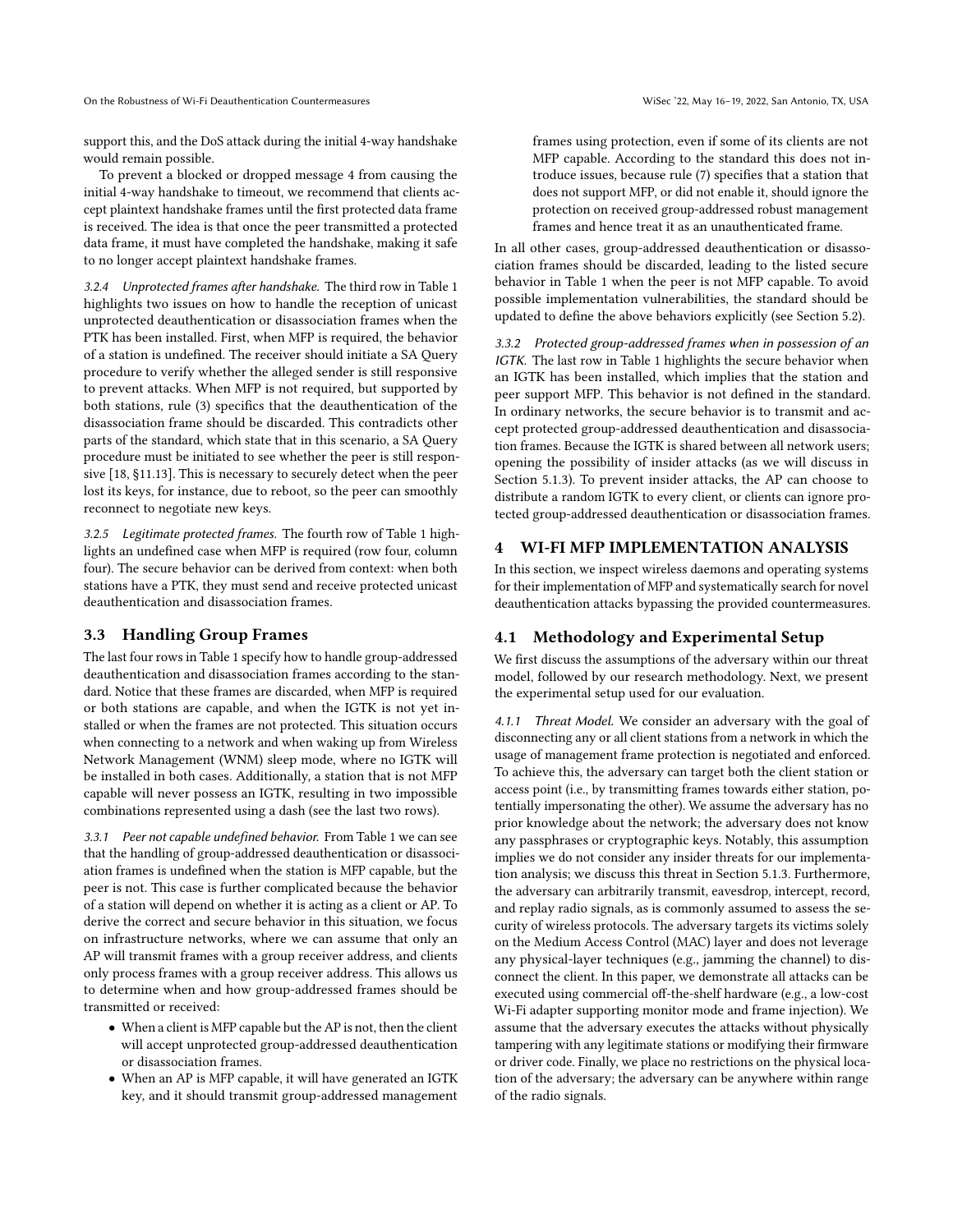4.1.2 Methodology. To investigate the robustness of the protections against deauthentication attacks, we start by examining opensource software to identify all references to deauthentication and disassociation calls. From these calls, we infer which module they occur and what functionality they perform. For example, we identify several deauthentication calls in Extensible Authentication Protocol (EAP) modules, responsible for handling the IEEE 802.1X authentication functionalities. Having identified potentially vulnerable modules, we search for a code execution path that triggers the deauthentication call. Particularly, we inspect frames that can be sent in plaintext to its receiver. We also inspect encrypted or integrityprotected frames that can be replayed, such that the adversary can spoof them without any network credentials (e.g., passphrases or encryption keys). Surprisingly, we find that many deauthentication calls can be triggered in ways that bypass all of the MFP protection mechanisms. Having understood structural and common flaws in open-source software, we aim to replicate them or identify variants on closed-source (operating) systems. Furthermore, our research focuses particularly on modern and upcoming network configurations such as WPA3 since these configurations made it mandatory for their clients to enforce MFP usage.

4.1.3 Experimental Setup. In our evaluation, we inspect daemons and operating systems that support MFP. In all experiments, we configure the network to enforce MFP usage. For hostap, we evaluate the widely-deployed Version 2.9 and latest Version 2.10 released in January 2022. For IWD, an upcoming daemon for Linux, we test Version 1.26. For the Linux kernel, we evaluated release Version 5.11.0-38-generic, as well as latest Long-Term Support (LTS) kernel Version 5.15.0-051500-generic released in November 2021. For Android, we use a Google Pixel 4 XL running Android 12, and a Xiaomi Mi 10T 5G and Samsung Galaxy Note 10 running Android 11. For Apple, we use a 2018 MacBook Pro on latest macOS Version 12.3, iPhone Xs Max on latest iOS Version 15.4, and a third generation iPad Pro on latest iPadOS Version 15.4. For Windows, we use an HP ZBook Power running Windows 10 build 19043.1466, using its default Intel AX201 network card and a TL-WN722N dongle. We use a TP-Link AC600 Archer T2UH, a low-cost commercial dongle supporting monitor mode and frame injection for the adversary.

Summary of Results and Replicability. In Table [2,](#page-5-0) we present a summary of all evaluated (operating) systems with respect to the deauthentication techniques identified in the remainder of this section. These techniques abuse frames of the 4-way handshake (Section [4.2\)](#page-5-1), forge beacon frames (Section [4.3\)](#page-6-0), and forge Extensible Authentication Protocol (EAP) and EAP over LAN (EAPoL) frames of IEEE 802.1X (Section [4.4\)](#page-7-0). In Table [2,](#page-5-0) a dash indicates the respective technique does not apply to the evaluated system. Furthermore, for each of the deauthentication attacks, we write a test case (i.e., proof-of-concept) within the Wi-Fi Framework [\[30\]](#page-10-21). The attacks are straightforward to execute against any new system (e.g., Linux, Windows, Apple, Android). We publish all test cases (Section [5.1.4\)](#page-8-0), enabling anyone to replicate our results and test for the weaknesses within their systems and devices.

<span id="page-5-0"></span>Table 2: Summary of deauthentication techniques against systems enforcing Wi-Fi Management Frame Protection (MFP).

| Technique                                                                                                                                                                                         | hostap-2.9 | $hostap-2.10$ | IWD 1.26 | Linux 5.15.0 | macOS 12.3    | iOS 15.4             | iPadOS 15.4 | Android 12         | Windows 10             |  |
|---------------------------------------------------------------------------------------------------------------------------------------------------------------------------------------------------|------------|---------------|----------|--------------|---------------|----------------------|-------------|--------------------|------------------------|--|
| Malformed Msg1<br><b>IGTK</b> Installation                                                                                                                                                        |            |               |          |              | ∩             | ∩<br>Ω               | 0<br>Ω      | ∩                  | ◐                      |  |
| <b>Bandwidth Change</b><br>Channel Switch                                                                                                                                                         |            |               |          |              |               | ∩                    | ∩           | ∩<br>∩             | $\bullet$<br>$\bullet$ |  |
| EAPoL Logoff<br><b>EAP Failure</b><br>Max EAP Rounds<br>Max Re-Auths.                                                                                                                             |            |               |          |              | ( )<br>∩<br>⊖ | ∩<br>$\bigcirc$<br>∩ | Ω<br>0<br>Ω | ∩<br>O<br>0<br>( ) | ∩                      |  |
| Adversary<br>Client<br>AP<br>Successful 4-Way Handshake<br>$\leftarrow \text{MSG}_{1/4}(\text{Invalid WPA Key Data Length})$ .<br>Failure - Underflow<br>Deauthentication $MFP=True$<br>Reconnect |            |               |          |              |               |                      |             |                    |                        |  |

<span id="page-5-2"></span>Figure 3: Deauthentication attack using an invalid WPA Key Data Length in 4-Way Handshake 1/4, causing an underflow.

#### <span id="page-5-1"></span>4.2 4-Way Handshake

We first investigate modules responsible for the 4-way handshake. Specifically, we start by investigating potential deauthentication vulnerabilities that an adversary can exploit after successfully completing the 4-way handshake. This implies that these vulnerabilities can be exploited even if the adversary was not present while the victim was connecting to the network. We also investigate the handshake itself and test whether the Broadcast/Multicast Integrity Protocol (BIP) is correctly configured during the 4-way handshake.

<span id="page-5-3"></span>4.2.1 Malformed 4-Way Handshake Message. We find clients can be forcibly disconnected by injecting a specially crafted Message 1 of the 4-way handshake. Upon receiving this message, the client will process all its fields. Our first attack variant includes a malformed key data field in Message 1. Under normal conditions, this key data field may be used to transport a Pairwise Master Key (PMK) ID, which the AP can include in Message 1 when PMK caching is configured (e.g., to support key caching while roaming between APs). However, since the first message of the 4-way handshake is not protected, i.e., it is not encrypted nor authenticated, an adversary can include malformed key data. In particular, by setting the key data length field to a value that does not match the length of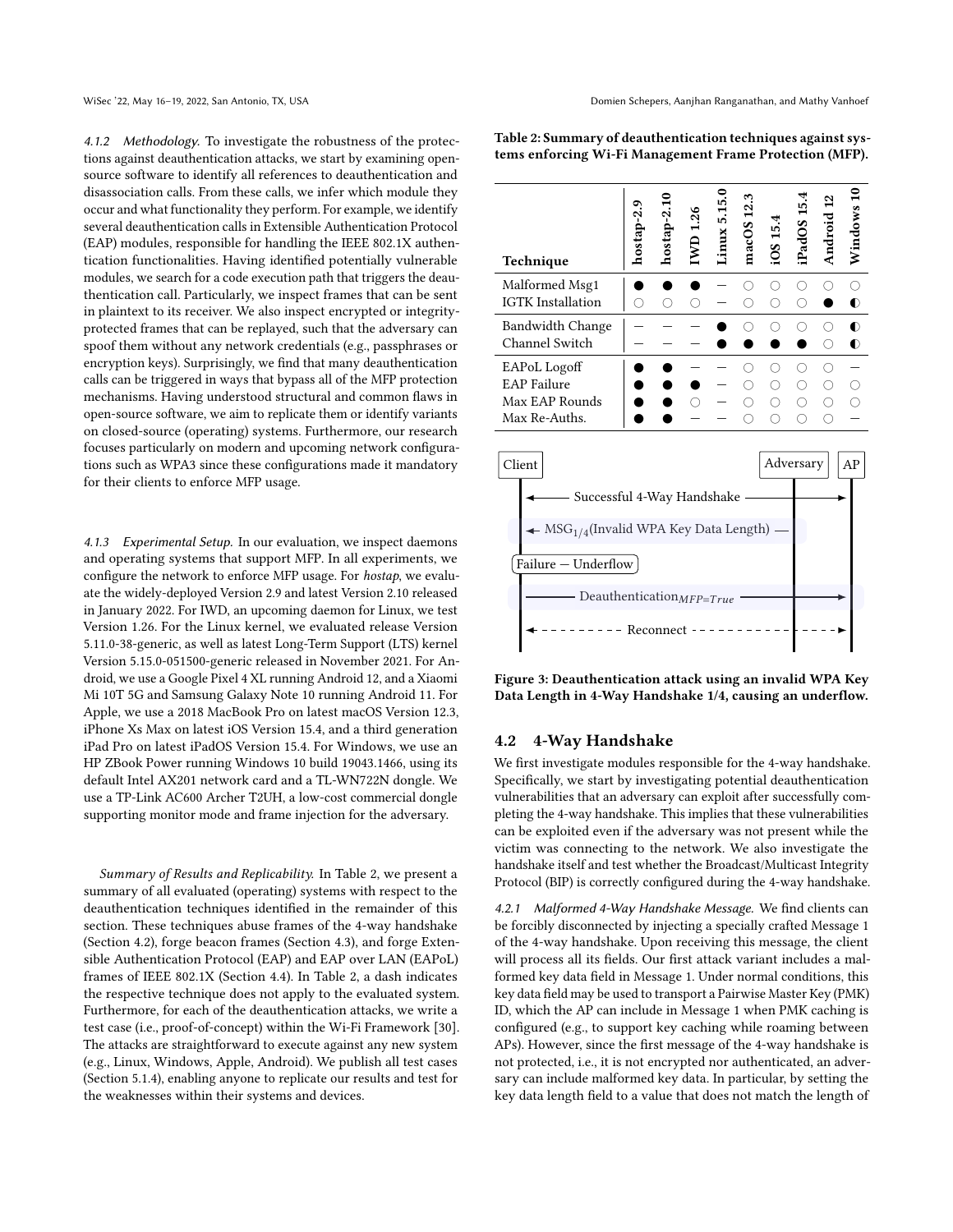On the Robustness of Wi-Fi Deauthentication Countermeasures Wisec '22, May 16–19, 2022, San Antonio, TX, USA

the transmitted data, we can trigger an underflow when the client processes the frame. In Figure [3,](#page-5-2) we present an overview of the attack using an invalid WPA Key data length in Message 1 of the 4-way handshake. Transmitting the frame towards the client with a malformed length value will cause the client to report an underflow when processing the element, forcing the client to send a protected unicast deauthentication frame towards the AP. The adversary can transmit this frame at any time after the victim client has established a successful connection with the network, as long as the victim accepts plaintext handshake message after it is connected. Recall from our standard analysis in Section [3.2.3](#page-3-2) that (temporarily) accepting plaintext handshake messages after connecting is required to, under normal conditions, reliably handle retransmitted messages. We remark the network configuration is not required to use the key data field; an adversary can spoof the message with a bogus key data element having a malformed length value. We confirmed this attack against the supplicant of hostap Version 2.9 and 2.10 (Table [2\)](#page-5-0), and is effective against any network configuration.

In our second attack variant, the adversary transmits a Message 1 with invalid key information flags. These flags are normally used to specify characteristics of the frame, e.g., whether it is encrypted or authenticated. In particular, by sending a Message 1 that incorrectly has the install flag set, the receiver will abort the handshake and disconnect. We confirmed this attack against the IWD daemon Version 1.26 (Table [2\)](#page-5-0), and is effective against any network configuration.

4.2.2 Installation of Group Temporal Key Packet Number. When a client joins the network, it receives an Integrity Group Temporal Key (IGTK) Packet Number (IPN) during the 4-way handshake. The IPN is used within the Broadcast/Multicast Integrity Protocol (BIP) and prevents replay attacks of group-addresses (i.e., broadcast) frames (Section [2.2\)](#page-1-2). As the standard requires, the client has to install the respective IPN. However, we find this does not always happen in practice. If the client fails to install the appropriate IPN, group-addressed robust action frames, such as deauthentication and disassociation frames, become subject to replay attacks. As a practical example, consider an AP which transmits a broadcast deauthentication frame using some IPN value. Then, a vulnerable client connects to the network, and since it does not install the appropriate IPN, it will instead set the packet number to zero. Now, an adversary can replay the old deauthentication frame since the frame's IPN exceeds the IPN configured by the vulnerable client. We confirmed this attack against clients of Android 11 and 12 (Table [2\)](#page-5-0), and is effective against any network configuration. The attack also worked against Windows 10 when using the TL-WN722N dongle but not the Intel AX201 network card.

#### <span id="page-6-0"></span>4.3 Beacon Information Elements

In Linux, softmac drivers manage the MAC Sublayer Management Entity (MLME) in software, in contrast to offloading this to the network card. For client stations, the MLME is implemented directly in the kernel (i.e., in the mac80211 subsystem), and for access points, it is implemented in userspace (e.g., hostap). The MLME performs various tasks such as connection management and handling management frames, including processing or transmission of beacon frames. However, while a beacon frame is a management frame, it is not a robust frame protected under MFP (Section [2.2\)](#page-1-2), and thus

<span id="page-6-1"></span>

Figure 4: Deauthentication attack using a beacon advertising unsupported configurations in its Information Elements (IEs), causing the client's kernel to force a deauthentication.

remains at risk of manipulations by an adversary. To address this shortcoming, researchers proposed a method to protect beacon frames using a protected Management MIC Element [\[32\]](#page-10-15). To date, the defense mechanism has been implemented in the Linux kernel and hostap. However, to enable beacon protection, the hardware (and/or firmware) of a client's network card needs to be updated to support it. Recent surveys found none of the APs supported protected beacon frames (i.e., none of the beacon frames included a Management MIC Element) [\[29\]](#page-10-14). Until its adoption grows, which is expected to be slow given the adoption of new Wi-Fi standards [\[29\]](#page-10-14), clients remain at risk to beacon manipulations and the deauthentication attacks presented in the remainder of this section.

4.3.1 Modifying the Physical-Layer Configuration. We find that setting invalid or unsupported parameters in the information elements of a beacon frame can force the MLME of a client to cause a disconnection. That is, when the client's kernel (MLME) processes physical-layer network information in beacons, it may fail to support a newly advertised configuration (e.g., switching to an alternative unsupported channel). An adversary can abuse this by spoofing beacon frames and making the necessary adjustments to cause a client to disconnect from the network even when management frame protection is enforced. Since this flaw exists in kernel space, it is independent of any userspace applications (e.g., hostap or IWD) and network configurations (e.g., personal, enterprise). In Figure [4,](#page-6-1) we present a generalized outline of how the adversary can cause the client to deauthenticate. Here, the adversary can simply replay a beacon frame and modify or add information elements, advertising a new and potentially invalid physical-layer configuration. By inspecting Linux's source code, we identified two information elements which can force a client to disconnect: the High Throughput (HT) Information element in which the access point specifies its HT information (e.g., its bandwidth configuration), and the Channel Switch Announcement (CSA) element in which the access point requests its clients to switch to a new channel configuration.

4.3.2 Bandwidth Configuration Change. In Linux, the client's kernel (i.e., MLME) processes any bandwidth configuration changes and verifies if these configurations are supported and valid (e.g., due to its hardware capabilities and regulatory restrictions). For example, IEEE 802.11n allows for double the bandwidth (40 MHz instead of a default 20 MHz), which results in slightly more than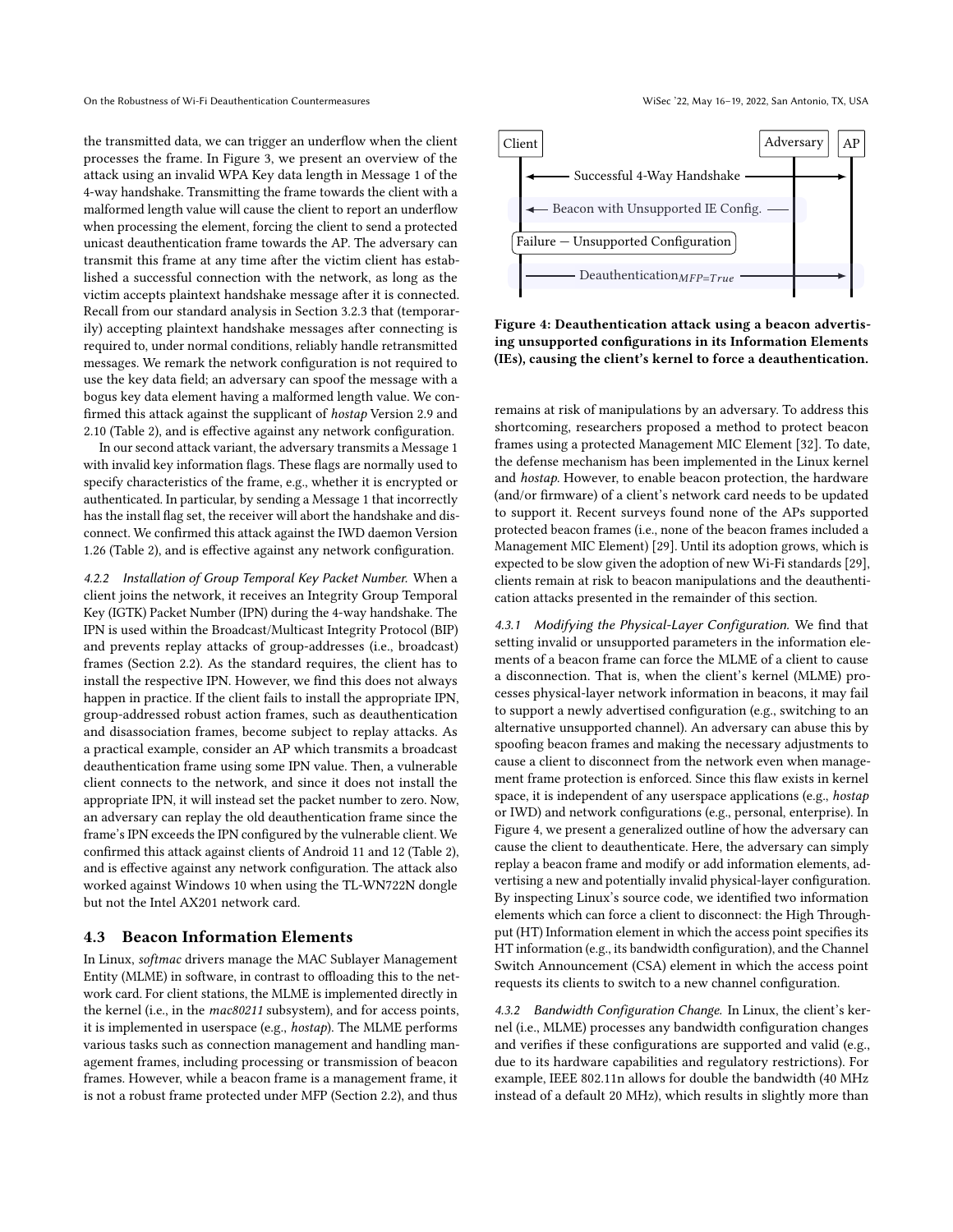double the data rate. An access point advertises any such capabilities in its High Throughput (HT) Capabilities and Information IEs in beacons. However, there are some limits on which channels can be used for the widened bandwidth. For example, HT40- (which defines both 20 MHz and 40 MHz with secondary channel below the primary channel), can only be used on channels 5-13 on the 2.4 GHz band. We find that when changing the bandwidth of the access point in the beacon frame to a value that the Linux kernel does not support, the client will fail to switch to the new configuration and disconnect from the network. As an example, consider a 40 MHz channel on the 2.4 GHz frequency band using IEEE 802.11g and IEEE 802.11n. In such a configuration, the access point will advertise a primary and secondary channel to accommodate for the 40 MHz bandwidth. In the HT Information IE, the access point indicates whether the secondary channel is above or below the primary channel. When an adversary corrupts this parameter, for example, to flip the secondary channel to the opposite (e.g., below instead of above), the client's kernel will not follow the requested bandwidth change. In turn, this failure results in the client disconnecting from the network and transmitting a protected deauthentication frame. We confirmed this technique proves successful against the Linux kernel in the latest Version 5.15.0 (Table [2\)](#page-5-0), and is effective against any user-space application and network configuration. The attack also worked against Windows 10 when it used the Intel AX201 as a network card but not when it was using the TL-WN722N dongle. We conjecture that other parameters manipulating the bandwidth, for example, in the (Very) High Throughput information elements, will cause similar disconnection results when the requested change is invalid or not supported by the client's kernel.

4.3.3 Channel Switch Announcement. Announcing the switch to an unsupported (or non-existing) channel will cause the Linux kernel to force a deauthentication. Specifically, an adversary can add a Channel Switch Announcement (CSA) Information Element (IE) to a captured beacon frame and replay it only once. The client's kernel will then attempt to switch to the announced channel; however, if this channel is unsupported (e.g., due to regulatory restrictions), or the channel does not exist, then the switch will fail and trigger the deauthentication. In a similar approach, we find that Apple clients (macOS, iOS, and iPadOS) accept a channel switch to an existing channel. An adversary can use this to have the client switch to a channel on which the access point does not operate. Since the client receives no responses, it will switch to the original channel and attempt to re-authenticate and re-associate with the network. However, since a valid security association exists, its reassociation request is not accepted by the access point (Section [2.2.2\)](#page-1-1). Apple clients will transmit a protected disassociation frame upon receipt of the rejection, thereby disconnecting from the network. Note the reassociation response is not protected and thus can be spoofed by an adversary. Depending on the configuration (i.e., if "Auto-Join" is enabled on Apple clients), the client may attempt to reconnect to the network. We confirmed this technique proves successful against the Linux kernel in latest Version 5.15.0, and Apple (macOS 12.3, iOS 15.4, iPadOS 15.4) clients (Table [2\)](#page-5-0), and is effective against any user-space application in Linux and network configuration. The attack also worked against Windows 10 when using the Intel AX201 network card but not when using the TL-WN722N dongle.

WiSec '22, May 16-19, 2022, San Antonio, TX, USA Domien Schepers, Aanjhan Ranganathan, and Mathy Vanhoef

<span id="page-7-1"></span>

Figure 5: Deauthentication attack using an EAPoL Logoff frame, causing the access point to configure a timeout which disconnects the client before a re-authentication completes.

We conjecture that IBSS (Independent Basic Service Set) networks (i.e., ad-hoc or peer-to-peer networks that operate without access points) in Linux are vulnerable to this attack technique as well. However, while the standard provisions support for Wi-Fi MFP in IBSS networks, we, unfortunately, were unable to identify and evaluate a practical setup that implemented support for adhoc networks enforcing protected management frames. Executing the attack against the non-protected IBSS network resulted in the deauthentication and reconnection of the victim client.

4.3.4 Discussion. While channel-switch approaches have previously been described in the context of denial-of-service attacks [\[19\]](#page-10-22), we found that they remain possible even when MFP is being used. Although it is also possible to transmit a CSA inside a unicast action frame, which MFP would protect, this does not scale when many clients are connected to the AP since a separate CSA would have to be sent to each client. As a result, most networks are expected to use beacons to advertise a channel switch in practice. Combined, our techniques bypass any management frame protection when leveraging the beacon frame (unprotected).

#### <span id="page-7-0"></span>4.4 IEEE 802.1X Authentication

The third module we analyze for implementation vulnerabilities is responsible for IEEE 802.1X authentication. Specifically, we investigate how any of the Extensible Authentication Protocol (EAP) and EAP over LAN (EAPoL) frames can be leveraged to impact the authentication state machines to end up in a disconnected or failing state. When IEEE 802.1X is in use, we find there are numerous methods of terminating the authentication procedure or purposefully failing it, such that the client station gets disconnected from the network. Since the modules in this section are responsible for IEEE 802.1X, the attack techniques of this type target enterprise network configurations only. We confirmed all techniques in this section to be successful against hostap Version 2.9 and 2.10 (Table [2\)](#page-5-0).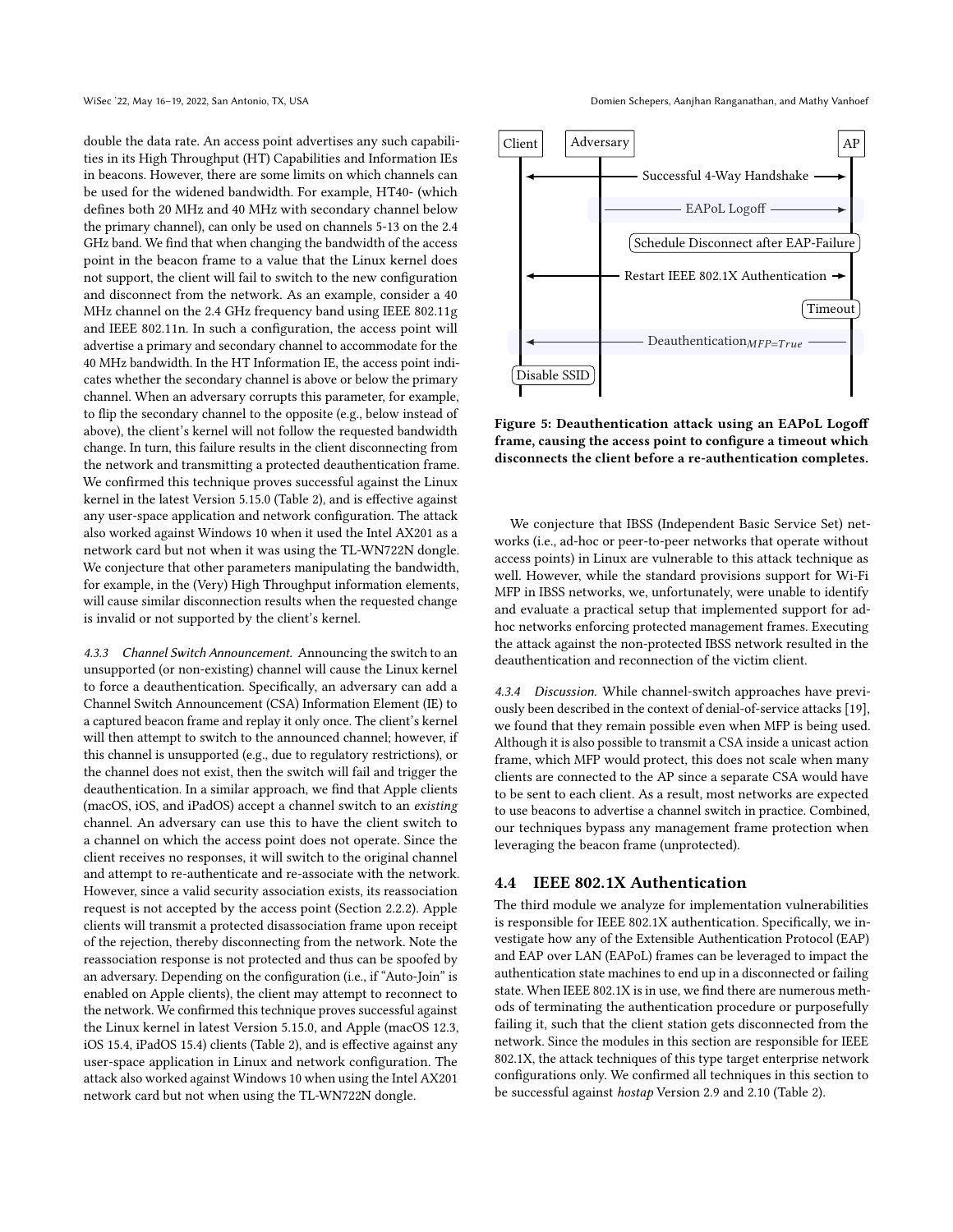On the Robustness of Wi-Fi Deauthentication Countermeasures Wisec '22, May 16–19, 2022, San Antonio, TX, USA

4.4.1 EAPoL Logoff. Upon receiving an EAPoL Logoff frame, the AP (i.e., authenticator) will restart an IEEE 802.1X authentication procedure. However, a scheduled disconnect after EAP-Failure will be configured, consisting of a timeout interval after which the AP will disconnect the client (e.g., due to failure to complete a new authentication session successfully). In hostap, we find this timeout interval is configured at 10 milliseconds. Practically, we find this timeout interval is always exceeded. In Figure [5,](#page-7-1) we present an overview of the attack where an adversary injects the EAPoL Logoff frame, causing the AP to timeout and transmit a protected deauthentication frame towards the targeted client. Notably, we find the client disables the SSID (i.e., network) for 10 seconds upon receiving the deauthentication frame; the client temporarily blocks the network and waits to reestablish a new connection.

4.4.2 EAP Failure. Similar to the EAPoL Logoff attack technique, an adversary can target the client by transmitting an EAP Failure frame. This frame informs the client that a failure has occurred within the authentication procedure, and the procedure will be terminated. Since the client has already established a connection with the AP, it now expects a (protected) deauthentication frame. However, since an adversary spoofed the AP (i.e., by sending the EAP Failure), the AP will send no deauthentication frame. To prevent getting stuck, the client configures an authentication time-out interval, after which it will disconnect by sending a protected deauthentication frame towards the AP. In hostap, we find this time-out interval is configured at 2 seconds. When triggered, the client disables the SSID (i.e., network) for 10 seconds. Furthermore, the attack is successful against IWD, immediately disconnecting the client.

4.4.3 Maximum Number of EAP Authentication Rounds. While RFC 4137 does not put any limit on the number of messages in an authentication session, client implementations do configure an upper limit in practice to avoid potential loops with authentication servers. In hostap, we find the client limit (i.e., EAP\_MAX\_AUTH\_ROUNDS\_SHORT) is configured at 50 rounds. An adversary can now inject EAP frames towards the client (e.g., EAP Identity Requests), such that the upper limit gets exceeded. Upon exceeding the limit, the client aborts the authentication session, disconnects, and transmits a protected deauthentication frame to the AP. Similarly to the client, the AP configures an upper limit. However, in hostap, we find the AP implements a state model which does not increase its counter (set to an upper limit as defined by the max\_auth\_rounds parameter in its configuration file) after a successful connection has been established. As a result, hostap's AP is not vulnerable to this attack.

4.4.4 Maximum Number of Re-Authentications. Similar to the maximum number of EAP authentication rounds, there is a maximum number of re-authentications that an AP accepts. In hostap, the limit (i.e., reAuthMax) is configured at two. An adversary can now spoof the client and inject three EAPoL Start frames such that the limit gets exceeded. Upon exceeding the limit, the AP schedules a disconnect after EAP-Failure, times out, disconnects, and transmits a protected deauthentication frame to the client. Upon receipt, the client disables the SSID (i.e., network) for 10 seconds.

#### 5 DISCUSSION AND COUNTERMEASURES

In this section, we discuss our findings and present countermeasures to increase the overall robustness against deauthentication attacks. By collaborating with industry partners, we also propose updates to the IEEE 802.11 standard in order to address our discovered flaws.

## 5.1 Discussion

Our findings revealed that current mitigations are insufficient to prevent deauthentication attacks, expose vulnerabilities that lead to a denial-of-service, and insufficiently address insider threats.

5.1.1 Insufficient Mitigations to Address Deauthentication Attacks. Our analyses of the standard and its implementations have shown that MFP does not provide sufficient mitigations to protect against deauthentication attacks. For example, we identified the standard insufficiently addressed edge cases on how to handle the transmission and reception of robust management frames (e.g., whether an access point should protect robust management frame when it supports but does not require MFP). Furthermore, while the standard is designed to increase the security of management frames, we find data frames can be used in practice to perform deauthentication attacks (e.g., using IEEE 802.1X EAPoL frames as shown in Section [4.4\)](#page-7-0). Therefore, protecting against a deauthentication attack goes beyond the protection of management frames, and thus more care is needed to protect against this type of attack.

5.1.2 Denial-of-Service. The identified attacks can target a specific victim client and any vulnerable client connected to the network. For example, the attacks in Section [4.2](#page-5-1) and Section [4.4,](#page-7-0) which leverage the 4-way handshake and IEEE 802.11X respectively, will target a unique client since the adversary has to spoof frames from or towards said client, thereby forcing only the specific client to disconnect from the network. On the contrary, the attacks in Section [4.3,](#page-6-0) which leverage the beacon frame's information elements, may disconnect multiple clients from the network at once since it spoofs the access point and thereby will cause any vulnerable client station to disconnect from the network. In addition to disconnecting victim clients, our findings can be used for denial-of-service attacks. For example, the attacks based on IEEE 802.1X (Section [4.4\)](#page-7-0) may cause a client to disable the network for a duration of 10 seconds. This can aid an adversary in achieving a longer-lasting denial-of-service and may be of use in an attack that requires that the victim client does not automatically and immediately reconnect to the network.

<span id="page-8-1"></span>5.1.3 Insider Threats. In the threat model of our implementation evaluation (Section [4.1.1\)](#page-4-0) we did not consider any insider threats. However, it is essential to note insider threats remain present, even when protected management frames are enforced. For example, an adversary who is connected to the network knows the integrity group key, which can be used to forge broadcast deauthentication or disassociation frames, forcing all the other clients to disconnect.

<span id="page-8-0"></span>5.1.4 Repository and Responsible Disclosures. We publish our proofof-concept attacks and countermeasures (Section [3\)](#page-2-1) and test cases (Section [4\)](#page-4-1) on GitHub<sup>[1](#page-8-2)</sup>. Finally, we are disclosing the identified vulnerabilities to their respective vendors and track available patches.

<span id="page-8-2"></span><sup>1</sup><https://github.com/domienschepers/wifi-deauthentication>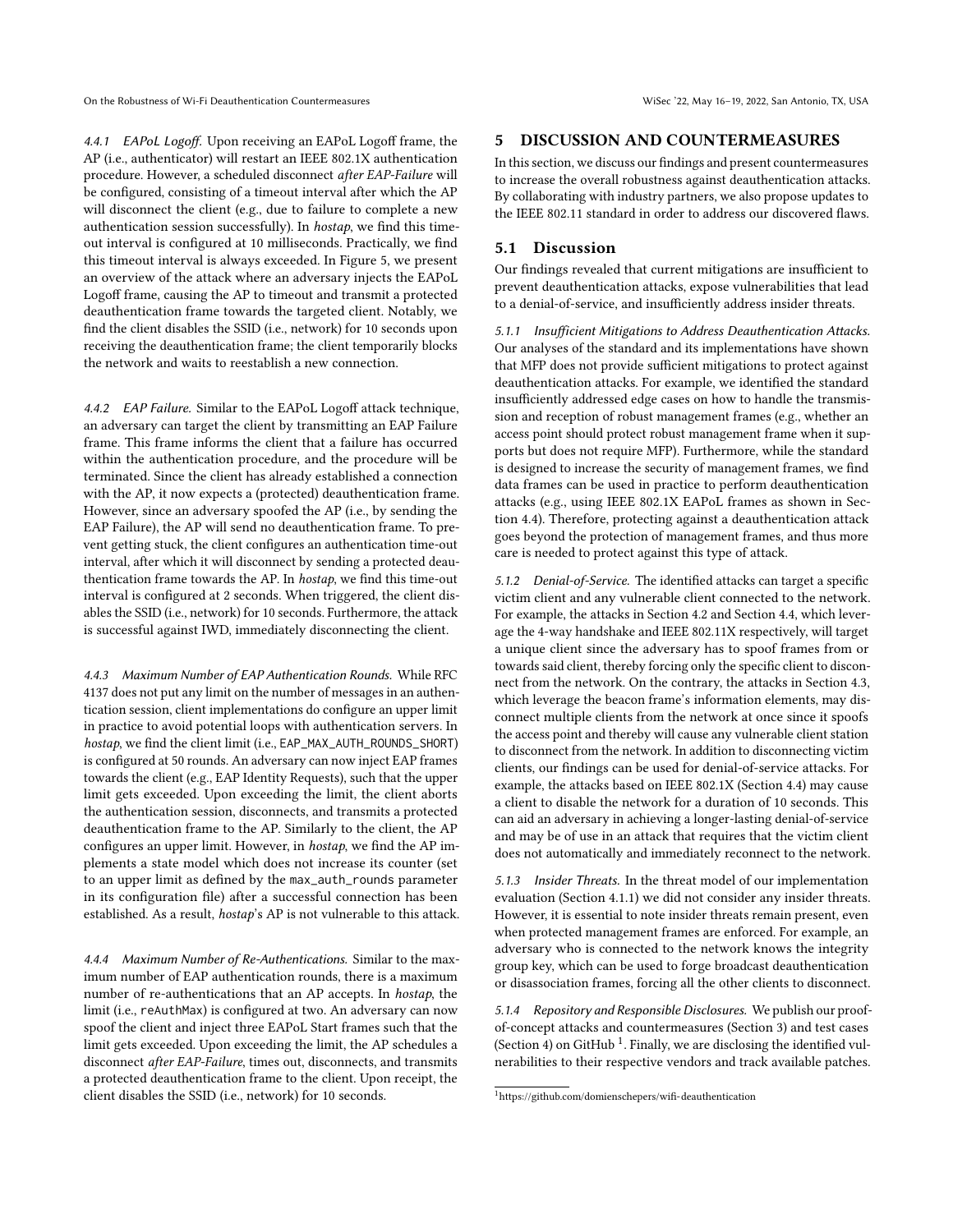#### <span id="page-9-0"></span>5.2 Countermeasures

In this section, we present countermeasures for the standard and its implementations to better defend against deauthentication attacks. Furthermore, we make network configurations recommendations.

5.2.1 Summary of Proposed Standard Updates. We believe that the root cause of several identified issues in the IEEE 802.11 standard is the complexity behind the rules. Although the rules can be written more clearly, some complexity inevitably remains as long as backward compatibility is needed. A long-term solution is, therefore, to mandate the usage of MFP for all devices in all protected Wi-Fi networks, which in turn would simplify how deauthentication and disassociation frames should be handled.

To address the discovered issues, we wrote updates to the 802.11 standard in collaboration with industry partners. Our changes are backwards-compatible, though we recommend to eventually make MFP mandatory as well. Concretely, we rewrote the rules to be more explicit, ensuring no undefined cases, and so they defend against all discovered attacks. The incomplete handshake attack of Section [3.2.3](#page-3-2) is also highlighted in our proposed changes, with the concrete defense being optional and left for vendors to determine. Our proposed changes have been presented at TGm task group meetings of the IEEE 802.11 and were positively received [\[28\]](#page-10-23). As a result, we are hopeful that our suggestions, or slight variations thereof, will be included in the next version of the 802.11 standard.

5.2.2 Countermeasures for Implementations. Generally, we find it is more robust to silently discard any corrupted or invalid frames instead of disconnecting from the network. This approach would, for example, prevent an adversary from abusing malformed handshake messages (Section [4.2.1\)](#page-5-3). Similarly, to defend against deauthentication attacks based on IEEE 802.1X (Section [4.4\)](#page-7-0), it is essential to silently discard plaintext EAP and EAPoL frames when an MFPprotected connection has been established. This approach is taken by vendors such as Apple and Windows and hence are not vulnerable to this attack. However, care must be taken that this does not result in a DoS vulnerability when an adversary blocks message 4 from arriving, causing the plaintext retransmitted message 3 to be ignored and the handshake to fail (recall Section [3.2.3\)](#page-3-2). Our recommendation is to drop plaintext EAP and EAPoL frames once a valid protected data frame has been received. This assures the handshake still completes, even if message 3 or 4 was lost, while still preventing an adversary from abusing plaintext EAP and EAPoL frames after the handshake is completed.

5.2.3 Recommendations for Network Configurations. Ideally, networks are configured to require protected management frames. Unfortunately, even though MFP was defined in 2009 and has now been adopted by most major (operating) systems, older non-MFPcapable devices would no longer be able to connect. Furthermore, the network should enable protected beacon frames [\[32\]](#page-10-15), which to date has been implemented in the Linux kernel and hostap daemon. Beacon frame protection is backwards-compatible and will prevent outsider forgeries of beacons [\[32\]](#page-10-15) as abused in Section [4.3.](#page-6-0)

## 6 RELATED WORK

In previous works, researchers identified denial-of-service attacks based on, for example, network handshakes in WPA2 [\[15,](#page-10-24) [35\]](#page-10-25) and WPA3 [\[9,](#page-10-26) [38\]](#page-10-27), the security capabilities of a network [\[21\]](#page-10-28), channel switching mechanisms [\[19\]](#page-10-22), and the authentication mechanisms of WPA3 [\[20\]](#page-10-29) and IEEE 802.1X [\[11,](#page-10-30) [25\]](#page-10-31). In this paper, we identified novel denial-of-service vulnerabilities during the 4-way handshake, particularly when the usage of MFP is enforced. Furthermore, an adversary can perform a denial-of-service by jamming the wireless radio channel [\[4,](#page-10-32) [7,](#page-10-4) [26\]](#page-10-33) and can be achieved even with low-cost commercial hardware [\[34\]](#page-10-34); physical-layer attacks were excluded from our threat model. In this paper, we investigated the robustness of countermeasures against denial-of-service and deauthentication attacks in the context of MFP. Prior research evaluated the MFP standard and identified denial-of-service attacks against the SA Query procedure in earlier drafts of the standard [\[1,](#page-10-35) [13\]](#page-10-36) as well as its default timeout intervals in commercial systems [\[8\]](#page-10-37), deadlock vulnerabilities [\[5,](#page-10-38) [14\]](#page-10-39), and the 4-way handshake [\[40\]](#page-10-40). Furthermore, researchers evaluated the resilience against deauthentication and association flooding attacks [\[8\]](#page-10-37), and implementation vulnerabilities in the hostap daemon allowed an adversary to trick the access point in deauthenticating all clients by transmitting association frames from invalid source addresses [\[30\]](#page-10-21). In this paper, we performed the first study of the standard, investigating how stations are expected to handle deauthentication and disassociation frames in the context of MFP. As a result, we identified novel denial-ofservice and deauthentication attacks in both the standard and its implementations. For example, we presented attacks that forge information elements in the beacon frame (e.g., High Throughput Capabilities and Information elements). Our findings highlight the importance of detecting forged beacon frames [\[22\]](#page-10-41) and adopting its latest protection mechanisms [\[32\]](#page-10-15), as well as adopting the security mechanisms to prevent man-in-the-middle attacks [\[33\]](#page-10-42).

#### 7 CONCLUSION

In this paper, we inspected the standard and implementations of Wi-Fi Management Frame Protection (MFP), as defined in IEEE 802.11w-2009, for their robustness and protection against deauthentication attacks. In our analysis of the 802.11 MFP rules, we discovered unspecified edge cases, uncovered contradictory rules for processing robust management frames, and revealed insecure rules that lead to denial-of-service vulnerabilities. In our implementation analysis, we found the Linux kernel, hostap and IWD daemons, Apple (i.e., macOS, iOS, iPadOS), Windows, and Android are vulnerable to a variety of deauthentication attacks against personal and enterprise network configurations. Our findings enable an adversary to prevent a client from joining the network or disconnecting any client despite the enforced usage of management frame protection. As a result, we find usage of MFP is insufficient to protect against deauthentication attacks. We recommended countermeasures and worked with industry partners to propose updates to the IEEE 802.11 standard to address the identified shortcomings.

## ACKNOWLEDGMENTS

This research is partially funded by the Research Fund KU Leuven, and by the Flemish Research Programme Cybersecurity. Mathy Vanhoef holds a Postdoctoral fellowship from the Research Foundation Flanders (FWO).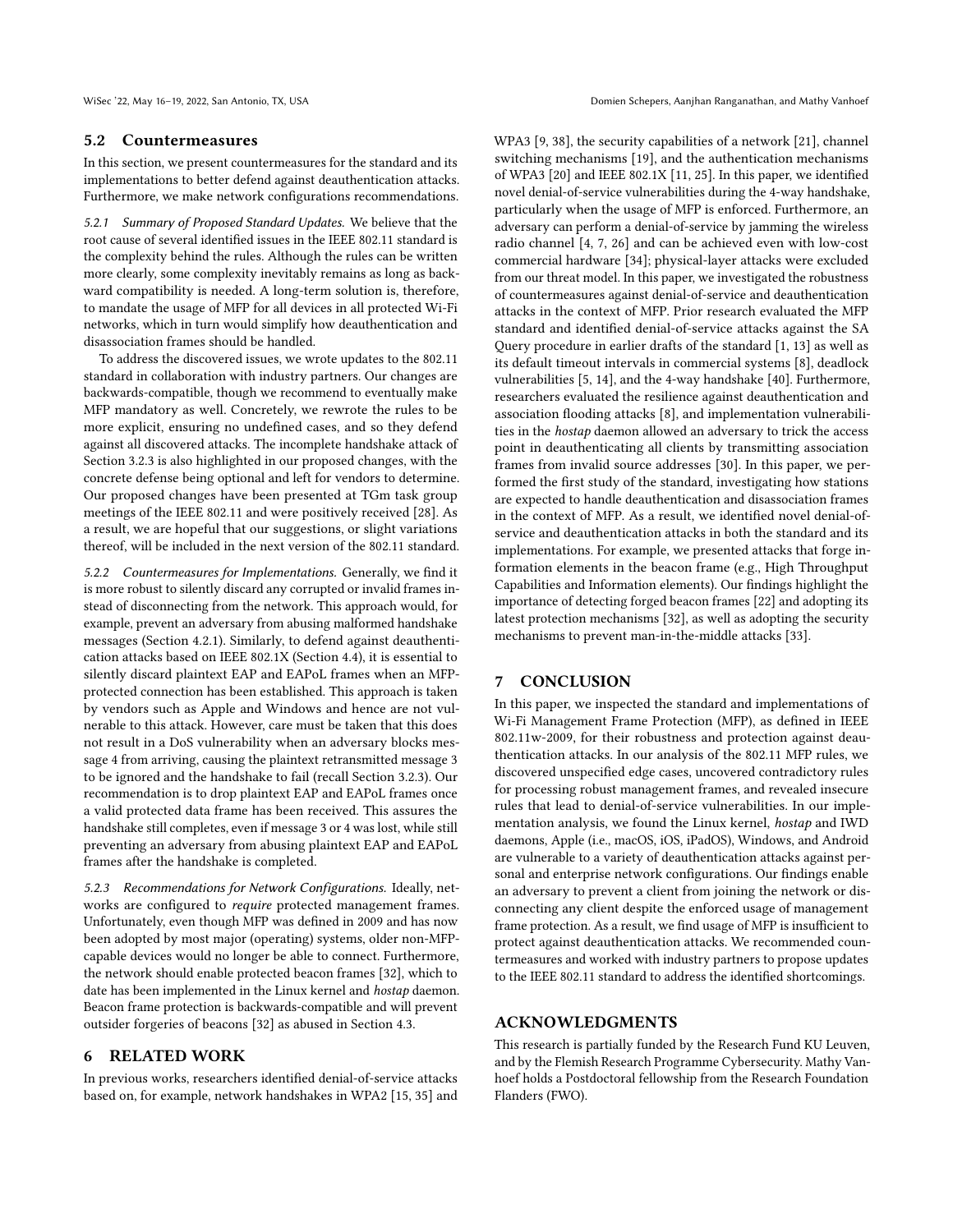On the Robustness of Wi-Fi Deauthentication Countermeasures Wisec '22, May 16–19, 2022, San Antonio, TX, USA

#### **REFERENCES**

- <span id="page-10-35"></span>[1] Md Sohail Ahmad and Shashank Tadakamadla. 2011. Short paper: security evaluation of IEEE 802.11 w specification. In Proceedings of the fourth ACM conference on Wireless network security. 53–58.
- <span id="page-10-12"></span>[2] Wi-Fi Alliance. 2021 (Accessed 17 November 2021). Security | Wi-Fi Alliance. [https://www.wi-fi.org/discover-wi-fi/security.](https://www.wi-fi.org/discover-wi-fi/security)
- <span id="page-10-2"></span>[3] Alberto Bartoli, Eric Medvet, Andrea De Lorenzo, and Fabiano Tarlao. 2018. (In) Secure configuration practices of wpa2 enterprise supplicants. In Proceedings of the 13th International Conference on Availability, Reliability and Security. 1–6.
- <span id="page-10-32"></span>[4] John Bellardo and Stefan Savage. 2003. 802.11 Denial-of-Service Attacks: Real Vulnerabilities and Practical Solutions. In USENIX security symposium, Vol. 12. Washington DC, 2–2.
- <span id="page-10-38"></span>[5] Benjamin Bertka. 2012. 802.11 w security: DoS attacks and vulnerability controls. In Proc. of Infocom.
- <span id="page-10-3"></span>[6] Sebastian Brenza, Andre Pawlowski, and Christina Pöpper. 2015. A practical investigation of identity theft vulnerabilities in eduroam. In Proceedings of the 8th ACM Conference on Security and Privacy in Wireless and Mobile Networks. 1–11.
- <span id="page-10-4"></span>[7] Aldo Cassola, William K Robertson, Engin Kirda, and Guevara Noubir. 2013. A Practical, Targeted, and Stealthy Attack Against WPA Enterprise Authentication. In NDSS.
- <span id="page-10-37"></span>[8] Efstratios Chatzoglou, Georgios Kambourakis, and Constantinos Kolias. 2021. Empirical Evaluation of Attacks Against IEEE 802.11 Enterprise Networks: The AWID3 Dataset. IEEE Access 9 (2021), 34188–34205.
- <span id="page-10-26"></span>[9] Efstratios Chatzoglou, Georgios Kambourakis, and Constantinos Kolias. 2022. How is your Wi-Fi connection today? DoS attacks on WPA3-SAE. Journal of Information Security and Applications 64 (2022), 103058.
- <span id="page-10-0"></span>[10] The MITRE Corporation. 2022 (Accessed 12 February 2022). CVE - CVE-2019- 3944. [https://cve.mitre.org/cgi-bin/cvename.cgi?name=CVE-2019-3944.](https://cve.mitre.org/cgi-bin/cvename.cgi?name=CVE-2019-3944)
- <span id="page-10-30"></span>[11] Ping O Ding, JN Holliday, and Aslihan Celik. 2004. Improving the security of Wireless LANs by managing 802.1x Disassociation. In First IEEE Consumer Communications and Networking Conference (CCNC). IEEE, 53–58.
- <span id="page-10-13"></span>[12] Philipp Ebbecke. 2020 (Accessed 17 November 2021). Protected Management Frames enhance Wi-Fi network security | Wi-Fi Alliance. [https://www.wi-fi.org/beacon/philipp-ebbecke/protected-management](https://www.wi-fi.org/beacon/philipp-ebbecke/protected-management-frames-enhance-wi-fi-network-security)[frames-enhance-wi-fi-network-security.](https://www.wi-fi.org/beacon/philipp-ebbecke/protected-management-frames-enhance-wi-fi-network-security)
- <span id="page-10-36"></span>[13] Martin Eian. 2009. Fragility of the robust security network: 802.11 denial of service. In International Conference on Applied Cryptography and Network Security. Springer, 400–416.
- <span id="page-10-39"></span>[14] Martin Eian and Stig F Miølsnes. 2012. A formal analysis of IEEE 802.11 w deadlock vulnerabilities. In 2012 Proceedings IEEE INFOCOM. IEEE, 918–926.
- <span id="page-10-24"></span>[15] Changhua He and John C Mitchell. 2004. Analysis of the 802.11 i 4-Way Handshake. In Proceedings of the 3rd ACM Workshop on Wireless Security. 43–50.
- <span id="page-10-5"></span>[16] Man Hong Hue, Joyanta Debnath, Kin Man Leung, Li Li, Mohsen Minaei, M Hammad Mazhar, Kailiang Xian, Endadul Hoque, Omar Chowdhury, and Sze Yiu Chau. 2021. All your Credentials are Belong to Us: On Insecure WPA2-Enterprise Configurations. In Proceedings of the 2021 ACM SIGSAC Conference on Computer and Communications Security. 1100–1117.
- <span id="page-10-16"></span>[17] IEEE Std 802.11. 2012. Wireless LAN Medium Access Control (MAC) and Physical Layer (PHY) Specifications.
- <span id="page-10-17"></span>[18] IEEE Std 802.11. 2020. Wireless LAN Medium Access Control (MAC) and Physical Layer (PHY) Specifications.
- <span id="page-10-22"></span>[19] Bastian Könings, Florian Schaub, Frank Kargl, and Stefan Dietzel. 2009. Channel switch and quiet attack: New DoS attacks exploiting the 802.11 standard. In 2009 IEEE 34th Conference on Local Computer Networks. IEEE, 14–21.
- <span id="page-10-29"></span>[20] Karim Lounis and Mohammad Zulkernine. 2019. Bad-token: denial of service attacks on WPA3. In Proceedings of the 12th International Conference on Security of Information and Networks. 1–8.
- <span id="page-10-28"></span>[21] Karim Lounis and Mohammad Zulkernine. 2020. Exploiting Race Condition for Wi-Fi Denial of Service Attacks. In 13th International Conference on Security of Information and Networks. 1–8.
- <span id="page-10-41"></span>[22] Asier Martínez, Urko Zurutuza, Roberto Uribeetxeberria, Miguel Fernández, Jesus Lizarraga, Ainhoa Serna, and Iñaki Vélez. 2008. Beacon frame spoofing attack detection in IEEE 802.11 networks. In 2008 Third International Conference on Availability, Reliability and Security. IEEE, 520–525.
- <span id="page-10-6"></span>[23] Chris McMahon Stone, Tom Chothia, and Joeri de Ruiter. 2018. Extending automated protocol state learning for the 802.11 4-way handshake. In European Symposium on Research in Computer Security. Springer, 325–345.
- <span id="page-10-7"></span>[24] Robert Moskowitz. 2003 (Accessed 26 December 2021). Weakness in passphrase choice in WPA interface. [https://wifinetnews.com/archives/2003/11/weakness\\_](https://wifinetnews.com/archives/2003/11/weakness_in_passphrase_choice_in_wpa_interface.html) [in\\_passphrase\\_choice\\_in\\_wpa\\_interface.html.](https://wifinetnews.com/archives/2003/11/weakness_in_passphrase_choice_in_wpa_interface.html)
- <span id="page-10-31"></span>[25] Snehasish Parhi. 2012. Attacks Due to Flaw of Protocols Used In Network Access Control (NAC), Their Solutions and Issues: A Survey. International Journal of Computer Network and Information Security 4, 3 (2012), 31.
- <span id="page-10-33"></span>[26] Konstantinos Pelechrinis, Marios Iliofotou, and Srikanth V Krishnamurthy. 2010. Denial of service attacks in wireless networks: The case of jammers. IEEE Communications surveys & tutorials 13, 2 (2010), 245–257.
- <span id="page-10-11"></span>[27] ESET Experimental Research and Detection Team. 2020 (Accessed 24 October 2021). Kr00k: A serious vulnerability deep inside Wi-Fi encryption. [https:](https://www.eset.com/int/kr00k/) [//www.eset.com/int/kr00k/.](https://www.eset.com/int/kr00k/)
- <span id="page-10-23"></span>[28] Mark Rison, Mathy Vanhoef, Mark Hamilton, and Jouni Malinen. 2021 (Accessed 27 October 2021). On FrAttacks and related matters. [https://mentor.ieee.org/802.](https://mentor.ieee.org/802.11/dcn/21/11-21-1128-00-000m-on-frattacks-and-related-matters.docx) [11/dcn/21/11-21-1128-00-000m-on-frattacks-and-related-matters.docx.](https://mentor.ieee.org/802.11/dcn/21/11-21-1128-00-000m-on-frattacks-and-related-matters.docx)
- <span id="page-10-14"></span>[29] Domien Schepers, Aanjhan Ranganathan, and Mathy Vanhoef. 2021. Let numbers tell the tale: measuring security trends in wi-fi networks and best practices. In Proceedings of the 14th ACM Conference on Security and Privacy in Wireless and Mobile Networks. 100–105.
- <span id="page-10-21"></span>[30] Domien Schepers, Mathy Vanhoef, and Aanjhan Ranganathan. 2021. A framework to test and fuzz wi-fi devices. In Proceedings of the 14th ACM Conference on Security and Privacy in Wireless and Mobile Networks. 368–370.
- <span id="page-10-1"></span>[31] Spacehuhn. 2022 (Accessed 4 February 2022). ESP8266 Deauther Version 2. [https://github.com/SpacehuhnTech/esp8266\\_deauther.](https://github.com/SpacehuhnTech/esp8266_deauther)
- <span id="page-10-15"></span>[32] Mathy Vanhoef, Prasant Adhikari, and Christina Pöpper. 2020. Protecting wi-fi beacons from outsider forgeries. In Proceedings of the 13th ACM Conference on Security and Privacy in Wireless and Mobile Networks. 155–160.
- <span id="page-10-42"></span>[33] Mathy Vanhoef, Nehru Bhandaru, Thomas Derham, Ido Ouzieli, and Frank Piessens. 2018. Operating channel validation: preventing Multi-Channel Man-inthe-Middle attacks against protected Wi-Fi networks. In Proceedings of the 11th ACM Conference on Security and Privacy in Wireless and Mobile Networks. 34–39.
- <span id="page-10-34"></span>[34] Mathy Vanhoef and Frank Piessens. 2014. Advanced Wi-Fi attacks using commodity hardware. In Proceedings of the 30th Annual Computer Security Applications Conference. 256–265.
- <span id="page-10-25"></span>[35] Mathy Vanhoef and Frank Piessens. 2017. Denial-of-service attacks against the 4-way wi-fi handshake. In Proceedings of the 9th International Conference on Network and Communications Security. Academy & Industry Research Collaboration Center (AIRCC), 85–94.
- <span id="page-10-9"></span>[36] Mathy Vanhoef and Frank Piessens. 2017. Key reinstallation attacks: Forcing nonce reuse in WPA2. In Proceedings of the 2017 ACM SIGSAC Conference on Computer and Communications Security. 1313–1328.
- <span id="page-10-10"></span>[37] Mathy Vanhoef and Frank Piessens. 2018. Release the Kraken: new KRACKs in the 802.11 Standard. In Proceedings of the 2018 ACM SIGSAC Conference on Computer and Communications Security. 299–314.
- <span id="page-10-27"></span>[38] Mathy Vanhoef and Eyal Ronen. 2019. Dragonblood: A Security Analysis of WPA3's SAE Handshake. IACR Cryptol. ePrint Arch. 2019 (2019), 383.
- <span id="page-10-8"></span>[39] Mathy Vanhoef, Domien Schepers, and Frank Piessens. 2017. Discovering Logical Vulnerabilities in the Wi-Fi Handshake Using Model-Based Testing. In Proceedings of the 2017 ACM on Asia Conference on Computer and Communications Security (Abu Dhabi, United Arab Emirates) (ASIA CCS '17). Association for Computing Machinery, New York, NY, USA, 360–371. [https:](https://doi.org/10.1145/3052973.3053008) [//doi.org/10.1145/3052973.3053008](https://doi.org/10.1145/3052973.3053008)
- <span id="page-10-40"></span>[40] Weijia Wang and Haihang Wang. 2011. Weakness in 802.11 w and an improved mechanism on protection of management frame. In 2011 International Conference on Wireless Communications and Signal Processing (WCSP). IEEE, 1–4.

## <span id="page-10-18"></span>A IEEE 802.11 STANDARD RULES

Here we list the rules in section 12.6.19 of the IEEE 802.11 standard that specify how stations should handle (unprotected) robust management frames [\[18,](#page-10-17) §12.6.19]. We use MFPCap and MFPUnprot as a shorthand for dot11RSNAProtectedManagementFramesActivated and dot11RSNAUnprotectedManagementFramesAllowed, respectively. To make analysis easier, when rules apply conditionally, we prefix the rules between brackets with the conditions that the rule covers. In particular, the prefix unicast and group specify that a rule covers frames with unicast or group reciever address, respectively. Similarly, the conditions on MFPCap and MFPUnprot are also included in the prefix where applicable:

<span id="page-10-20"></span>(1) [MFPCap=0, unicast] A STA with MFPCap equal to false shall transmit and receive unprotected individually addressed robust Management frames to and from any associated STA and shall discard protected individually addressed robust Management frames received from any associated STA.

<span id="page-10-19"></span>(2) [MFPCap=1 station only, MFPUnprot=1, unicast] A STA with MFPCap equal to true and MFPUnprot equal to true shall transmit and receive unprotected individually addressed robust Management frames to and from any associated STA that advertised MFPC = 0